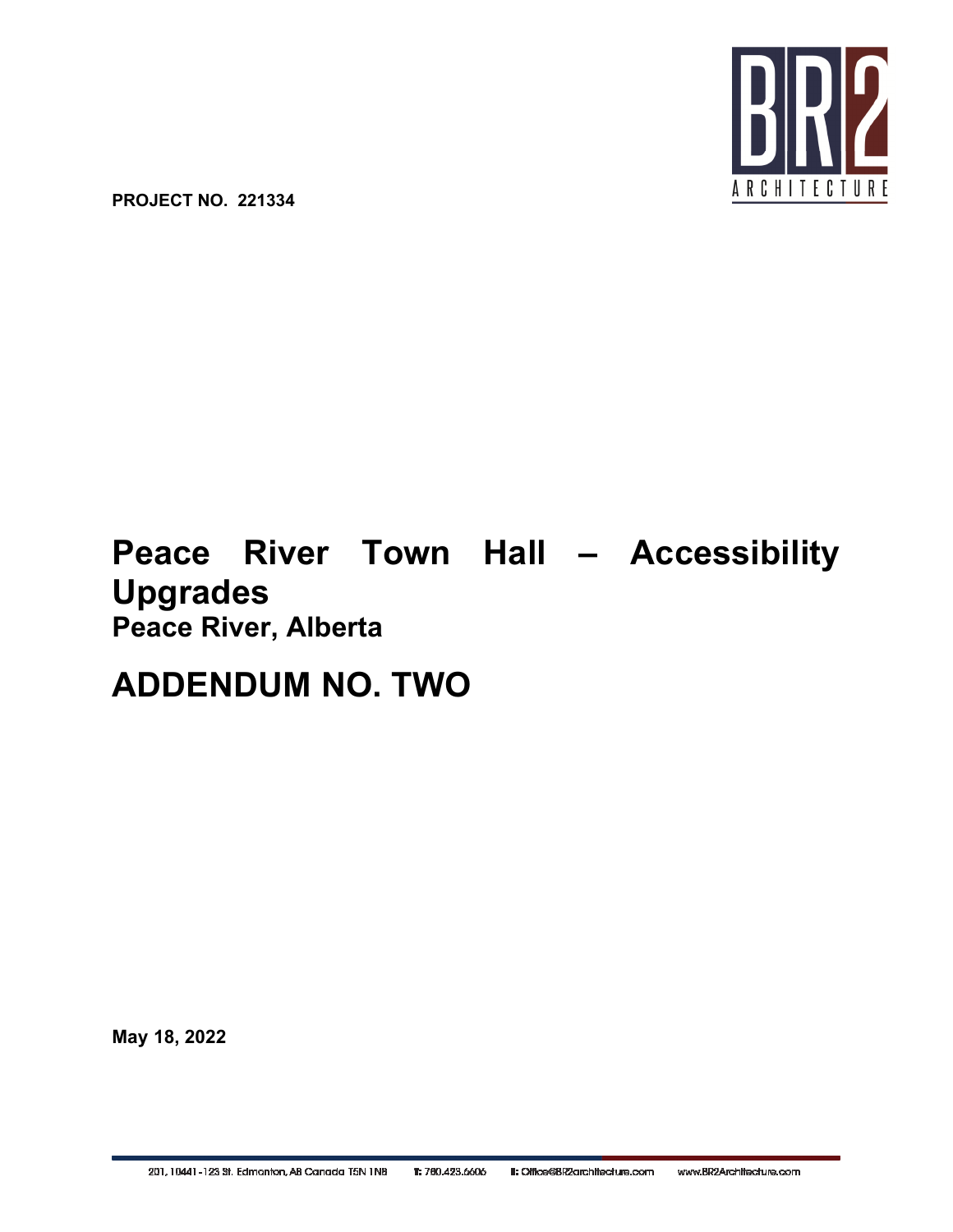This addendum forms part of the Tender Documents for Peace River Town Hall Accessibility Upgrade project, and modifies them as follows:

#### **1.0 GENERAL INFORMATION (BIDDING & CONTRACT REQUIREMENTS)**

#### **1.1 SPECIFICATIONS**

.1 No items

#### **1.2 QUESTIONS AND ANSWERS**

.1 Contractor wanted clarification if there was a preference for which panel wiring should run from, especially the heater.

**A: Refer to the drawings for the panel specifications and locations and use best judgement where it is not specified which panel is to be used.** 

.2 Contractor was unsure what was detailed for the lump sum for a data outlet as the location is not specified in the drawings.

#### **A: Provide the pricing per outlet and the conduit and wire per meter.**

#### **2.0 ARCHITECTURAL**

- .1 No items.
- Attachment: Electrical Addendum E01

#### **END OF ARCHITECTURAL ADDENDUM NO. TWO**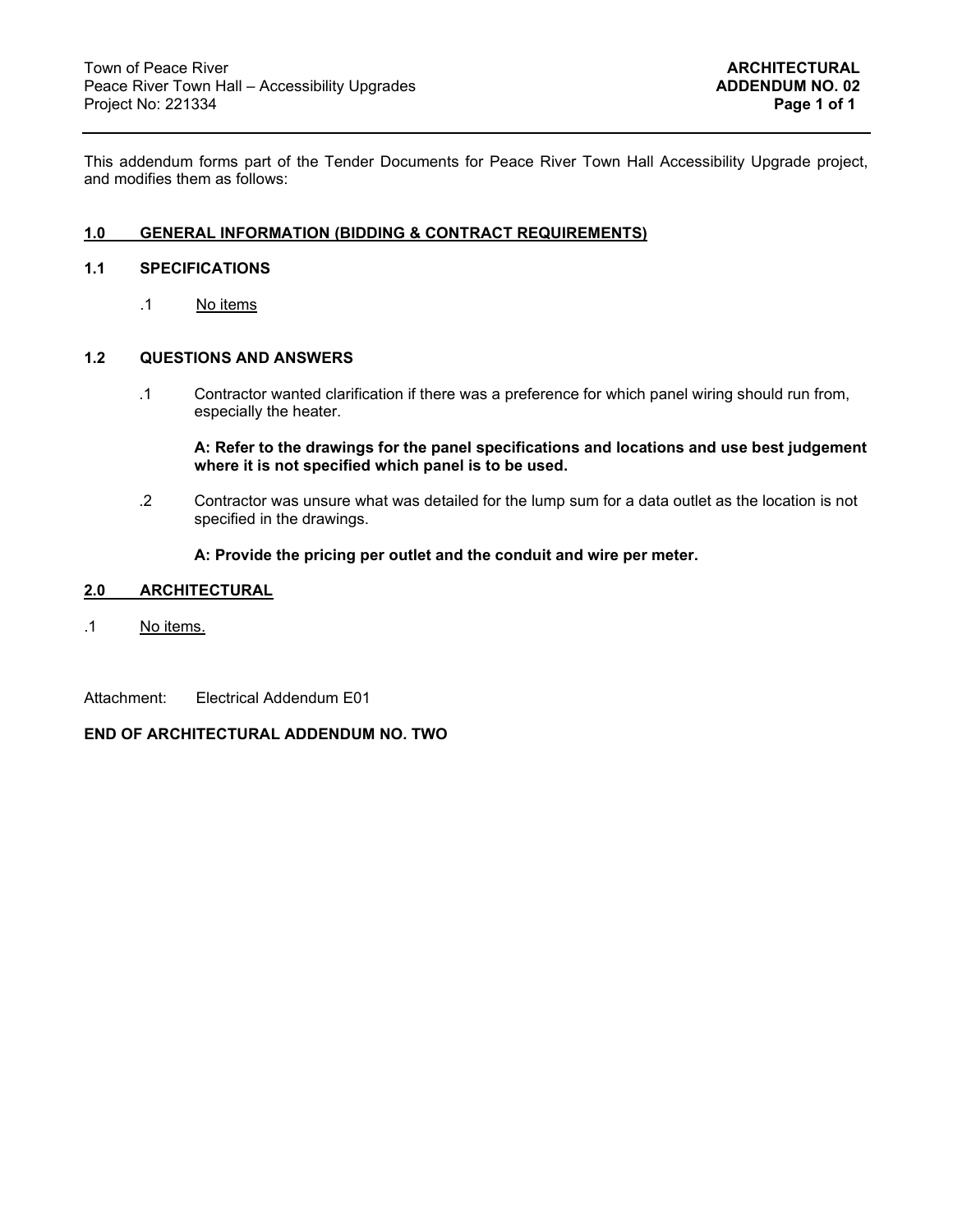

13009 - 156 Street || Edmonton, Alberta, T5V 0A2 Tel::: 780.444.2200 || Fax::: 780.481.0005 Email::: info@eccom.ca

May 17, 2022

### **ELECTRICAL ADDENDUM E01**

**REASON FOR ADDENDUM:** Lift system electrical requirements co-ordination.

- **PREPARED BY: ECCOM CONSULTING INC.** Colin Schneider, P.Eng.
- **PROJECT: Peace River Town Office Accessibility Upgrades Peace River, AB**
- **ARCHITECT: BR2 Architecture**
- **ECCOM PROJECT No: 2214**
- **NOTE: THIS ADDENDUM FORMS PART OF THE TENDER DOCUMENTS AND MODIFIES THEM AS STATED HEREIN.**

### **ITEMS:**

- 1. Drawing E04
	- REV: 4<sup>th</sup> Floor Stair 2 Area Revise electrical connections for lift system to be as shown within the clouded region of the sketch below: